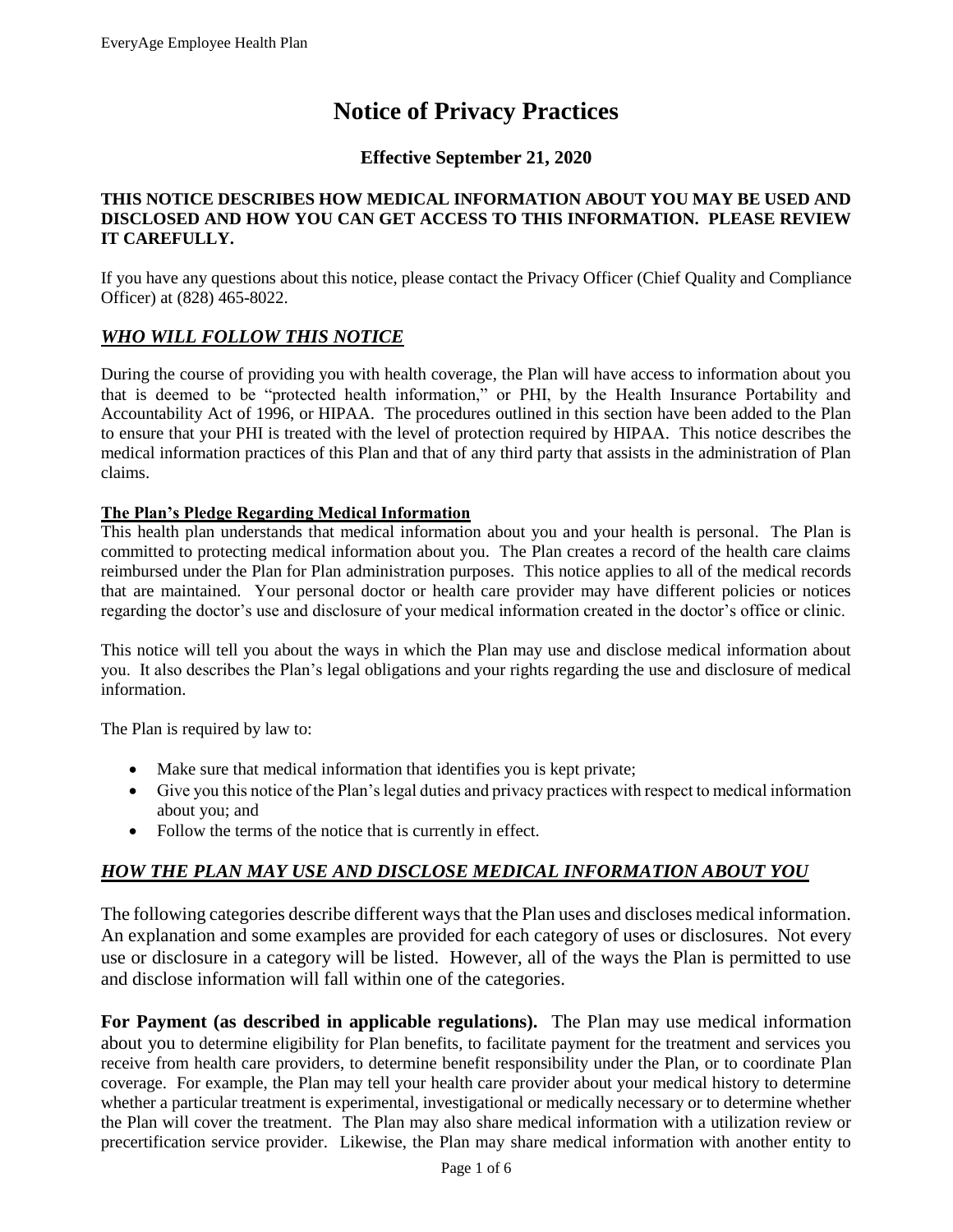assist with the adjudication or subrogation of health claims or to another health plan to coordinate benefit payments.

**For Health Care Operations (as described in applicable regulations).** The Plan may use and disclose medical information about you for other Plan operations. These uses and disclosures are necessary to run the Plan. For example, the Plan may use medical information in connection with: conducting quality assessment and improvement activities; underwriting, premium rating and other activities relating to Plan coverage; submitting claims for stop-loss (or excess loss) coverage; conducting or arranging for medical review, legal services, audit services and fraud and abuse detection programs; business planning and development such as cost management and business management and general Plan administrative activities.

**For Treatment.** The Plan may disclose information to doctors, dentists, pharmacies, hospitals and other health care providers who take care of you. For example, doctors may request medical information from the Plan to supplement their own records or obtain information for treatment options and approvals.

**As Required by Law.** The Plan will disclose medical information about you when required to do so by federal, state or local law. For example, the Plan may disclose medical information when required by a court order in a litigation proceeding such as a malpractice action or when the Plan is required to disclose information the state or federal agencies that regulate this industry.

**To Avert a Serious Threat to Health or Safety.** The Plan may use and disclose medical information about you when necessary to prevent a serious threat to your health and safety or the health and safety of the public or another person. Any disclosure, however, would only be to someone able to help prevent the threat. For example, the Plan may disclose medical information about you in a proceeding regarding the licensure of a physician.

**Business Associates.** The Plan contracts with individuals and entities (Business Associates) to perform various functions on the Plan's behalf or to provide certain types of services. To perform these functions or to provide the services, the Plan's Business Associates will receive, create, maintain, use or disclose protected health information but only after the Plan requires the Business Associates to agree in writing to contract terms designed to appropriately safeguard your information. For example, the Plan may disclose your protected health information to a Business Associate to administer claims or to provide service support, utilization management, subrogation or pharmacy benefit management. An example of a Business Associate would be the Plan's Third Party Administrator, ACS Benefit Services, Inc., which will be handling many of the functions in connection with the operation of the Group Health Plan.

# *SPECIAL SITUATIONS*

**Disclosure to Health Plan Sponsor.** Medical information may be disclosed to your employer, the Plan Sponsor, solely for purposes of administering benefits under the Plan. This would include providing information to the Plan Sponsor when the Plan Sponsor is helping you understand your claims or when the Plan Sponsor helps you to make a claim payable.

**Organ and Tissue Donation.** If you are an organ donor, the Plan may release medical information to organizations that handle organ procurement or organ, eye or tissue transplantation or to an organ donation bank, as necessary to facilitate organ or tissue donation and transplantation.

**Military and Veterans.** If you are a member of the armed forces, the Plan may release medical information about you as required by military command authorities. The Plan may also release medical information about foreign military personnel to the appropriate foreign military authority.

**Workers' Compensation.** The Plan may release medical information about you for workers' compensation or similar programs. These programs provide benefits for work-related injuries or illness.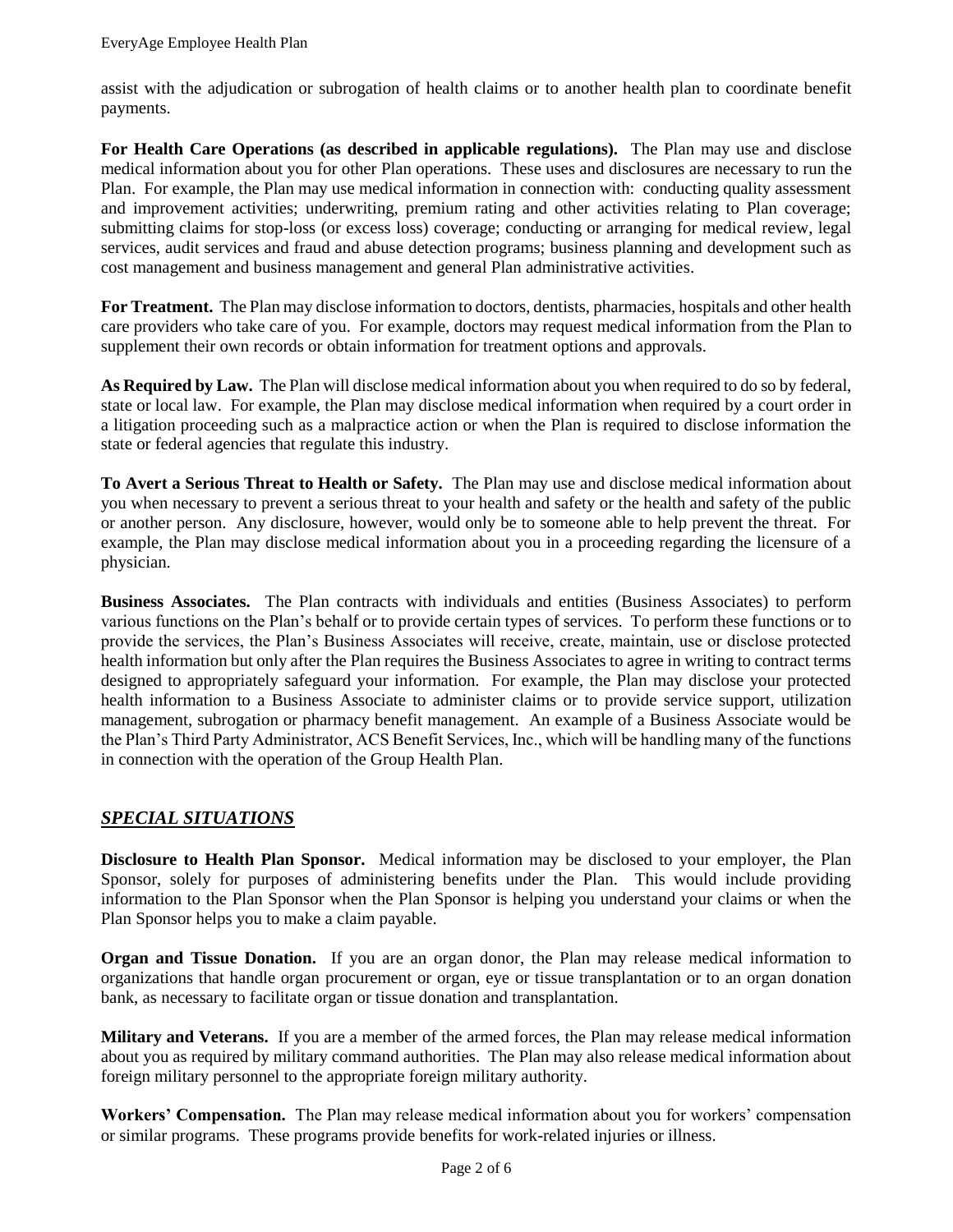**Public Health Risks.** The Plan may disclose medical information about you for public health activities. These activities generally include the following:

- to prevent or control disease, injury or disability;
- to report births and deaths;
- to report child abuse or neglect;
- to report reactions to medications or problems with products;
- to notify people of recalls of products they may be using;
- to notify a person who may have been exposed to a disease or may be at risk for contracting or spreading a disease or condition;
- to notify the appropriate government authority if the Plan believes a patient has been the victim of abuse, neglect or domestic violence. The Plan will only make this disclosure if you agree or when required or authorized by law.

**Health Oversight Activities.** The Plan may disclose medical information to a health oversight agency for activities authorized by law. These oversight activities include, for example, audits, investigations, inspections and licensure. These activities are necessary for the government to monitor the health care system, government programs and compliance with civil rights laws.

**Lawsuits and Disputes.** If you are involved in a lawsuit or dispute, the Plan may disclose medical information about you in response to a court or administrative order. The Plan may also disclose medical information about you in response to a subpoena, discovery request or other lawful process by someone else involved in the dispute, but only if efforts have been made to tell you about the request or to obtain an order protecting the information requested.

**Law Enforcement.** The Plan may release medical information if asked to do so by a law enforcement official:

- in response to a court order, subpoena, warrant, summons or similar process;
- to identify or locate a suspect, fugitive, material witness or missing person;
- about the victim of a crime if, under certain limited circumstances, the Plan is unable to obtain the person's agreement;
- about a death the Plan believes may be the result of criminal conduct; and
- in emergency circumstances to report a crime; the location of the crime or victims or the identity, description or location of the person who committed the crime.

**Coroners, Medical Examiners and Funeral Directors.** The Plan may release medical information to a coroner or medical examiner. This may be necessary, for example, to identify a deceased person or determine the cause of death. The Plan may also release medical information about Members to funeral directors as necessary to carry out their duties.

**National Security and Intelligence Activities.** The Plan may release medical information about you to authorized federal officials for intelligence, counterintelligence and other national security activities authorized by law.

**Inmates.** If you are an inmate of a correctional institution or under the custody of a law enforcement official, the Plan may release medical information about you to the correctional institution or law enforcement official. This release would be necessary (1) for the institution to provide you with health care; (2) to protect your health and safety or the health and safety of others or (3) for the safety and security of the correctional institution.

**Fundraising Activities.** The Plan may disclose limited information about you to a foundation which may contact you in raising money to benefit the organization. In such cases, the Plan would also provide you with the opportunity to opt-out receiving further fundraising communications, by notifying the Privacy Official of your desires.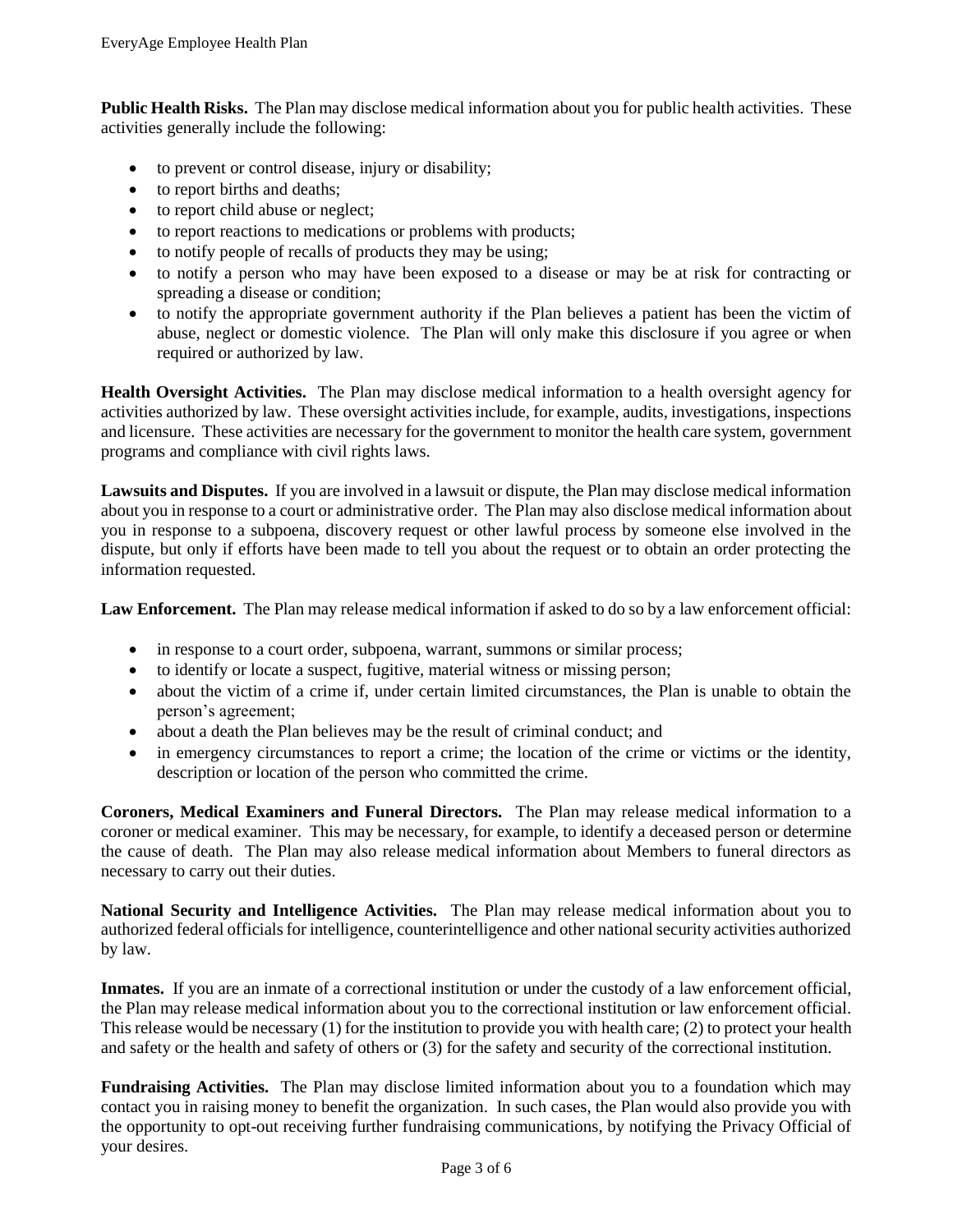**Treatment Alternatives.** The Plan may use or disclose protected health information to inform you about treatment alternatives that may be of interest to you.

**Health Related Benefits and Services.** The Plan may use or disclose protected health information to inform you about health-related benefits and services that may be of interest to you.

**Research.** The Plan may disclose information to researchers when their research has been approved by an institutional review board that has reviewed the research proposal and established protocols to ensure the privacy of your health information.

**Communications.** The Plan may disclose information to notify or assist in notifying a family member, personal representative, or another person responsible for your care or payment for your care, of your location and health information relevant to that person's involvement in your care or payment related to your care. If appropriate, these communications may also be made after your death, unless you instructed the Plan not to make such communications.

#### *YOUR RIGHTS REGARDING MEDICAL INFORMATION ABOUT YOU*

You have the following rights regarding medical information the Plan maintains about you:

**Right to Inspect and Copy.** You have the right to inspect and copy medical information that may be used to make decisions about your Plan benefits. To inspect and copy medical information that may be used to make decisions about you, you must submit your request in writing to the Privacy Official. The Plan may be able to provide your information in an electronic format, if requested and if it is readily producible. You may instruct the Plan in writing to send copies of your medical information to a third party. A form for the request is available from the Privacy Official at the telephone number on the first page of this Notice. If you request a copy of the information, the Plan may charge a fee for the costs of copying, mailing or other supplies associated with your request.

The Plan may deny your request to inspect and copy in certain very limited circumstances. If you are denied access to medical information, you may request that the denial be reviewed.

**Right to Amend.** If you feel that medical information the Plan has about you is incorrect or incomplete, you may ask the Plan to amend the information. You have the right to request an amendment for as long as the information is kept by or for the Plan.

To request an amendment, your request must be made in writing and submitted to the Privacy Official. A form for the request is available from the Privacy Official. In addition you must provide a reason that supports your request.

The Plan may deny your request for an amendment if it is not in writing or does not include a reason to support the request. In addition, the Plan may deny your request if you ask to amend information that:

- Is not part of the medical information kept by or for the Plan;
- Was not created by the Plan, unless the person or entity that created the information is no longer available to make the amendment;
- Is not part of the information which you would be permitted to inspect and copy; or
- Is accurate and complete.

**Right to an Accounting of Disclosures.** You have the right to request an "accounting of disclosures" where such disclosure was made for any purpose other than treatment, payment or health care operations.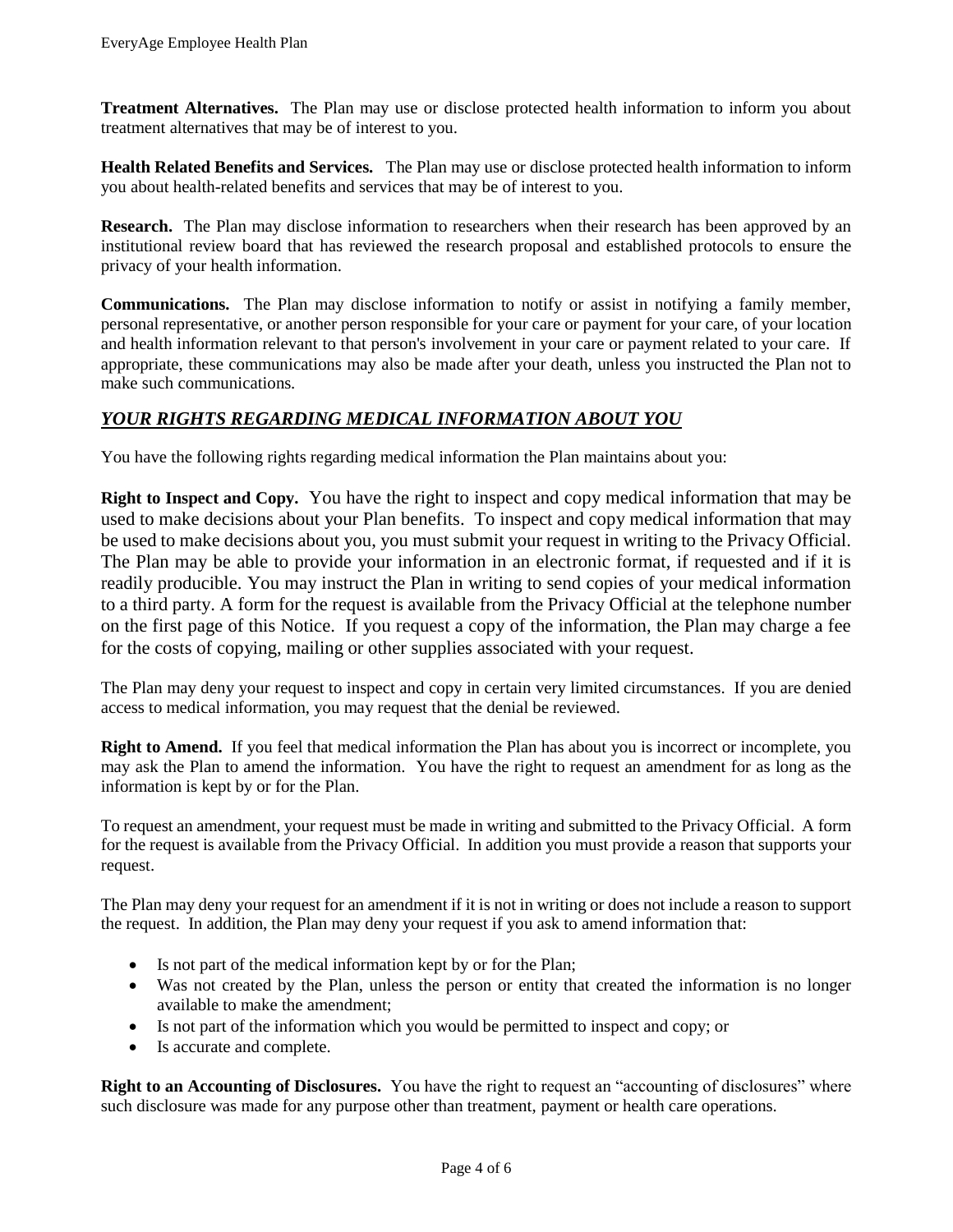To request this list or accounting of disclosures, you must submit your request in writing to the Privacy Official at the telephone number on the first page of this Notice. Your request must state a time period which may not be longer than six (6) years. A form for the request is available from the Privacy Official. Your request should indicate in what form you want the list (for example, on paper, electronic). The first list you request within a twelve (12) month period will be free. For additional lists, the Plan may charge you for the costs of providing the list. You will be notified of the cost involved and you may choose to withdraw or modify your request at that time before any costs are incurred.

**Right to Request Restrictions.** You have the right to request a restriction or limitation on the medical information the Plan uses or discloses about you for treatment, payment or health care operations. The Plan is legally required to accept certain requests to withhold health information pertaining solely to a healthcare item or service for which you, or another person on your behalf, have paid for in full out of pocket. You also have the right to request a limit on the medical information the Plan discloses about you to someone who is involved in your care or the payment for your care, like a family member or friend. For example, you could ask that the Plan not use or disclose information about a surgery you had. The Plan is not required to agree to your request.

To request restrictions, you must make your request in writing to the Privacy Official at the telephone number on the first page of this Notice. In your request, you must say (1) what information you want to limit; (2) whether you want to limit the use, disclosure or both and (3) to whom you want the limits to apply, for example, disclosure to your spouse. A form for the request is available from the Privacy Official.

**Right to Request Confidential Communications.** You have the right to request that the Plan communicate with you about medical matters in a certain way or at a certain location if you would be endangered if the Plan continued to send your medical correspondence to the subscriber. For example, you can ask that the Plan send your explanation of benefits to an alternate address.

To request confidential communications, you must make your request in writing to the Privacy Official at the telephone number on the first page of this Notice. No one will ask you the reason for your request.

**Right to a Paper Copy of This Notice.** You have the right to a paper copy of this notice. You may ask us for a copy of this notice at any time. Even if you have agreed to receive this notice electronically, you are still entitled to a paper copy of this notice.

To obtain a paper copy of this notice, please contact the Privacy Official at the telephone number on the first page of this Notice.

**Right to Notification if a Breach of Your Protected Health Information Occurs.** You have the right by federal law to be notified in the event of a breach of medical information about you. If a breach of your protected health information occurs, and if that information is unsecured (not encrypted), the Plan will notify you promptly with the following information: 1) A brief description of what happened; 2) A description of the health information that was involved; 3) Recommended steps you can take to protect yourself from harm; 4) What steps the Plan is taking in response to the breach; and 5) Contact procedures so you can obtain further information.

**Right to Opt-Out of Fundraising Communications.** If the Plan is involved in conducting fundraising and uses communications like the U.S. Postal Service or electronic email for fundraising, you have the right to optout of receiving such communications from the Plan. Please contact the Privacy Official to opt-out of fundraising communications if you choose to do so.

**Rights Regarding Genetic Information.** Your genetic information cannot be used or disclosed for the purpose of determining enrollment or underwriting eligibility.